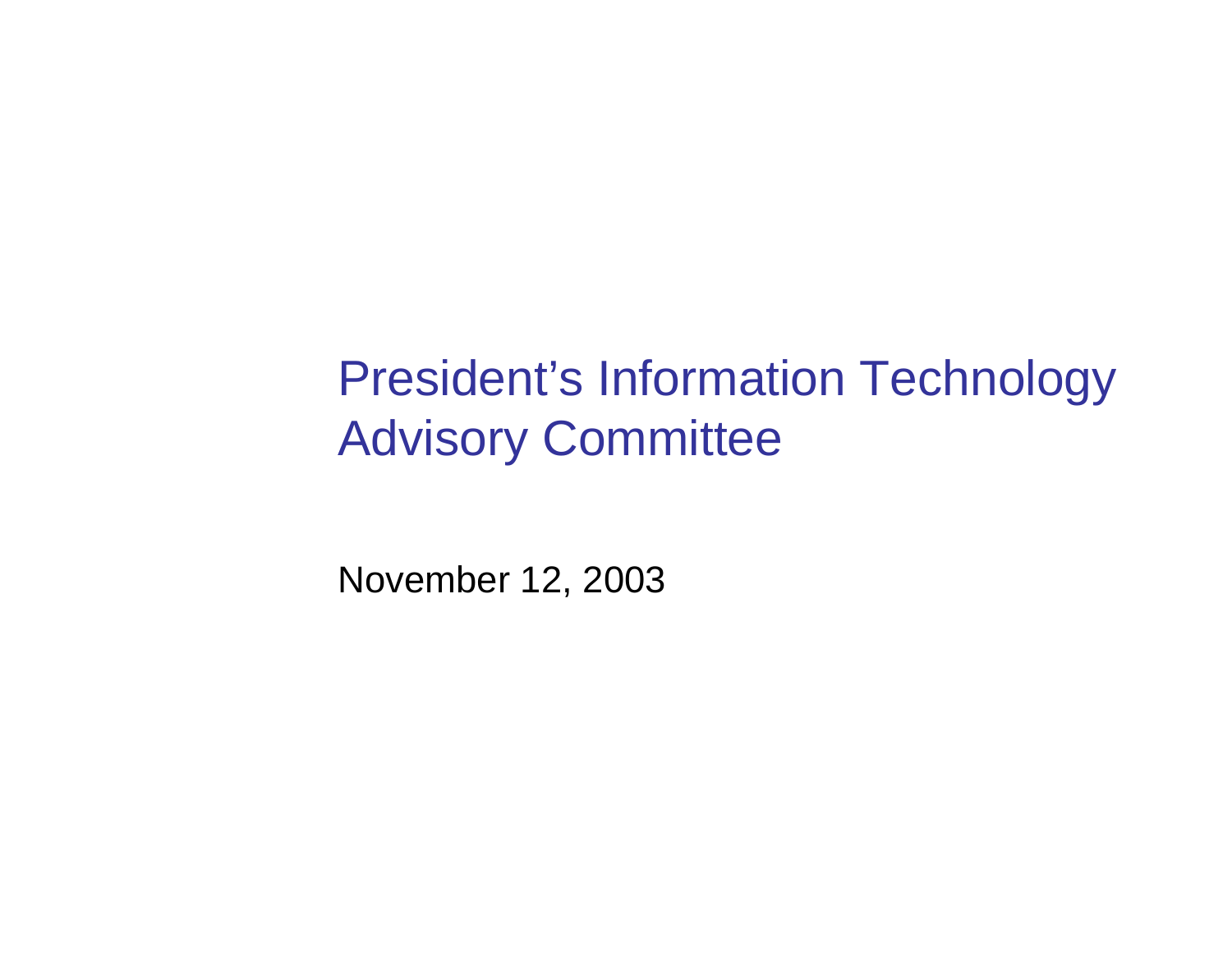# **History**

- $\bullet$  Interagency coordination and an advisory committee were directed by Congress in 1991
- NCO/HPCC established by the Administration in 1992
- PITAC established in 1997
	- – *Interim Report to the President*, 1998
		- •<http://www.hpcc.gov/pitac/interim/>
	- – *Information Technology Research: Investing in Our Future*, 1999
		- <http://www.hpcc.gov/pitac/report/>
	- – $-$  Short reports on specific topics, 1999-2001
		- • Digital libraries, health care, education, open source software for high-end computing, access to government
		- Program reviews
		- •<http://www.hpcc.gov/pubs/pitac/>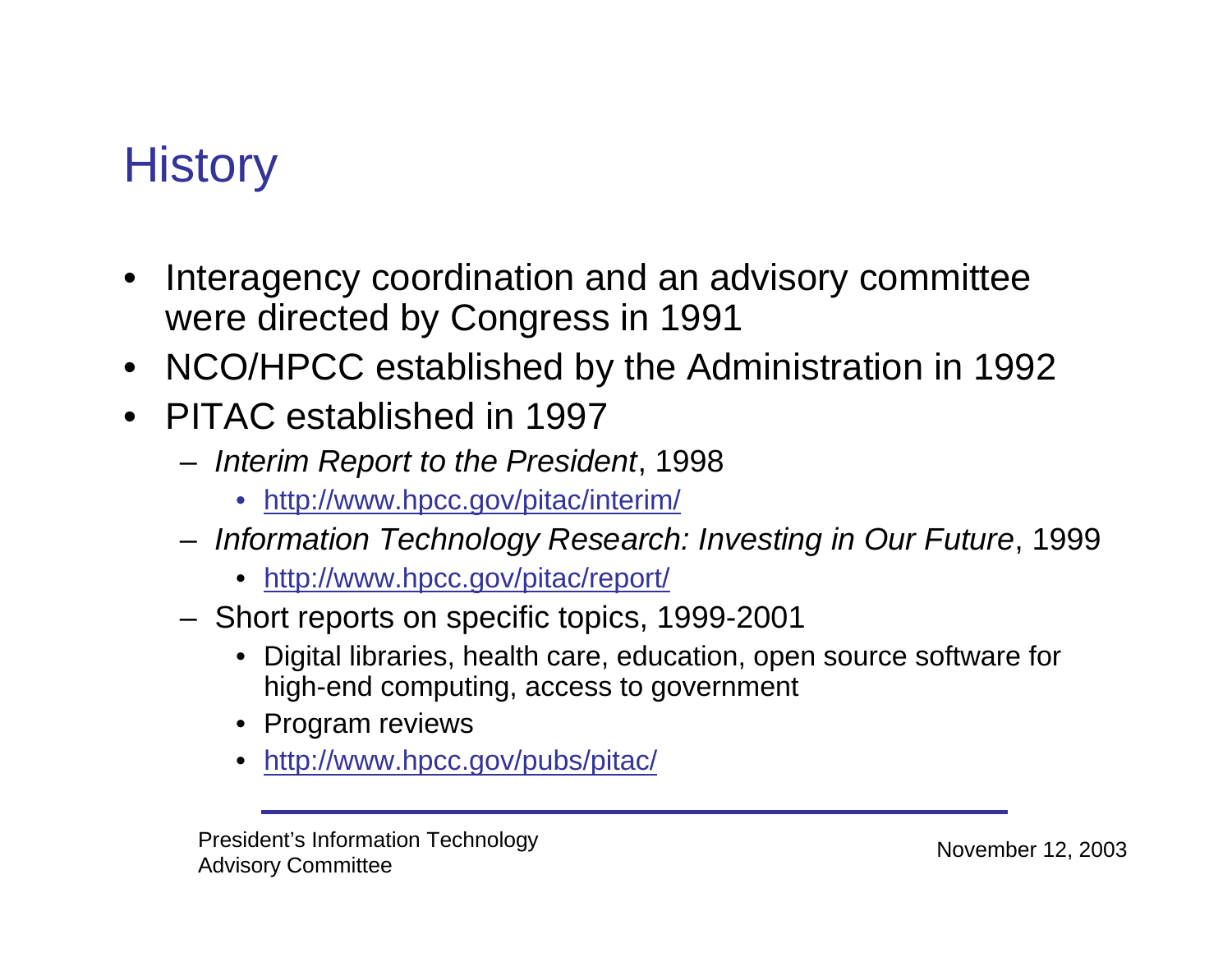## Areas of responsibility

- Governed by the *HPC Act of 1991*, Executive Orders 13035 (2/17/97) and 13092 (7/24/98), and the *Next Generation Internet Research Act of 1998*
	- Offer advice concerning the multi-agency NITRD Program
		- Whether R&D investments are appropriate to maintain America's leadership in information technologies and their application
		- Progress made in implementing the Program
		- •Balance among Program components
		- Need to revise the Program
	- Guided by Dr. Marburger's *FY 2005 Interagency Research and Development Priorities* memorandum of 6/5/03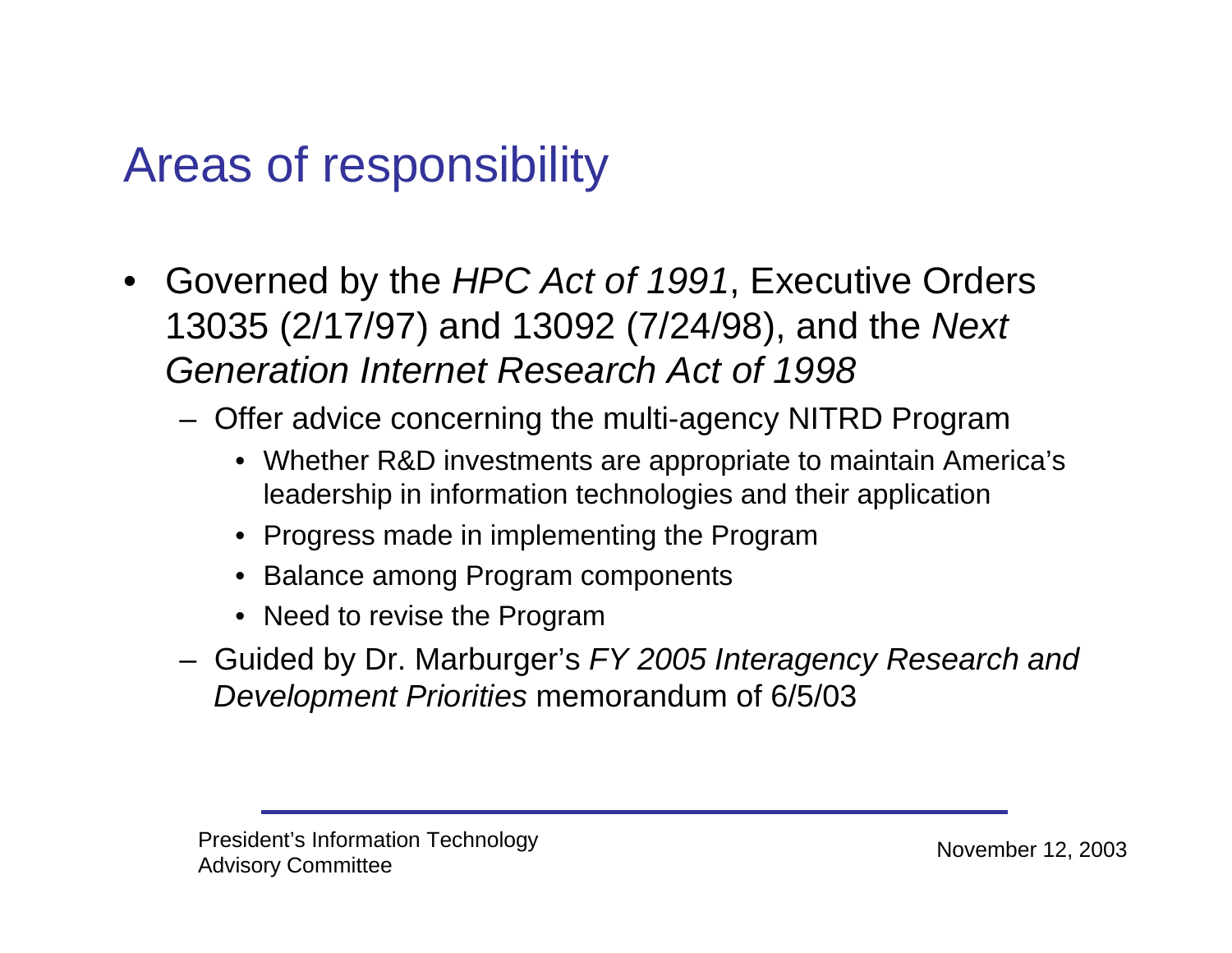# "Leadership Through Innovation"

- $\bullet$  Guiding principles
	- For more than 200 years, America has been the land of innovation. America's world leadership derives in large measure from this spirit of innovation.
	- Today, the field of information technology lies at the heart of America's innovation – transforming our lives, and driving our economy.
- Vision
	- Broad recognition of these principles of the value of an explicit "Innovation Agenda"
	- Today's federal policies and investments in information technology research and development will sustain America's leadership in this critical field – and thus in other fields.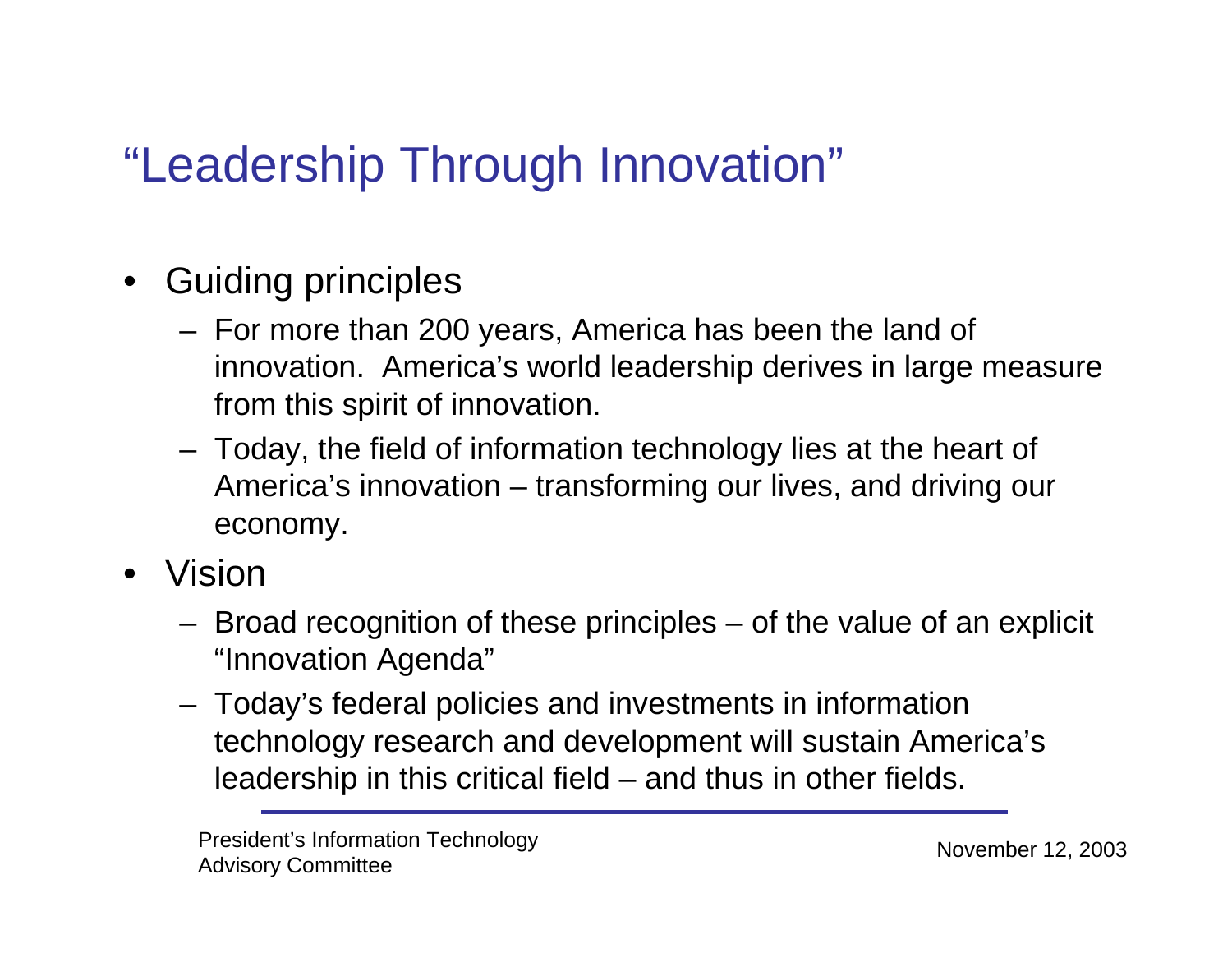# This PITAC's approach

- Focused "briefs" rather than comprehensive studies
- $\bullet$  Policy recommendations that are
	- Implementable
	- Budget-neutral
	- Will yield demonstrable results
- Generate excitement
	- Tangible demonstrations of what innovation is accomplishing, as a catalyst for further action
	- "Innovation agenda"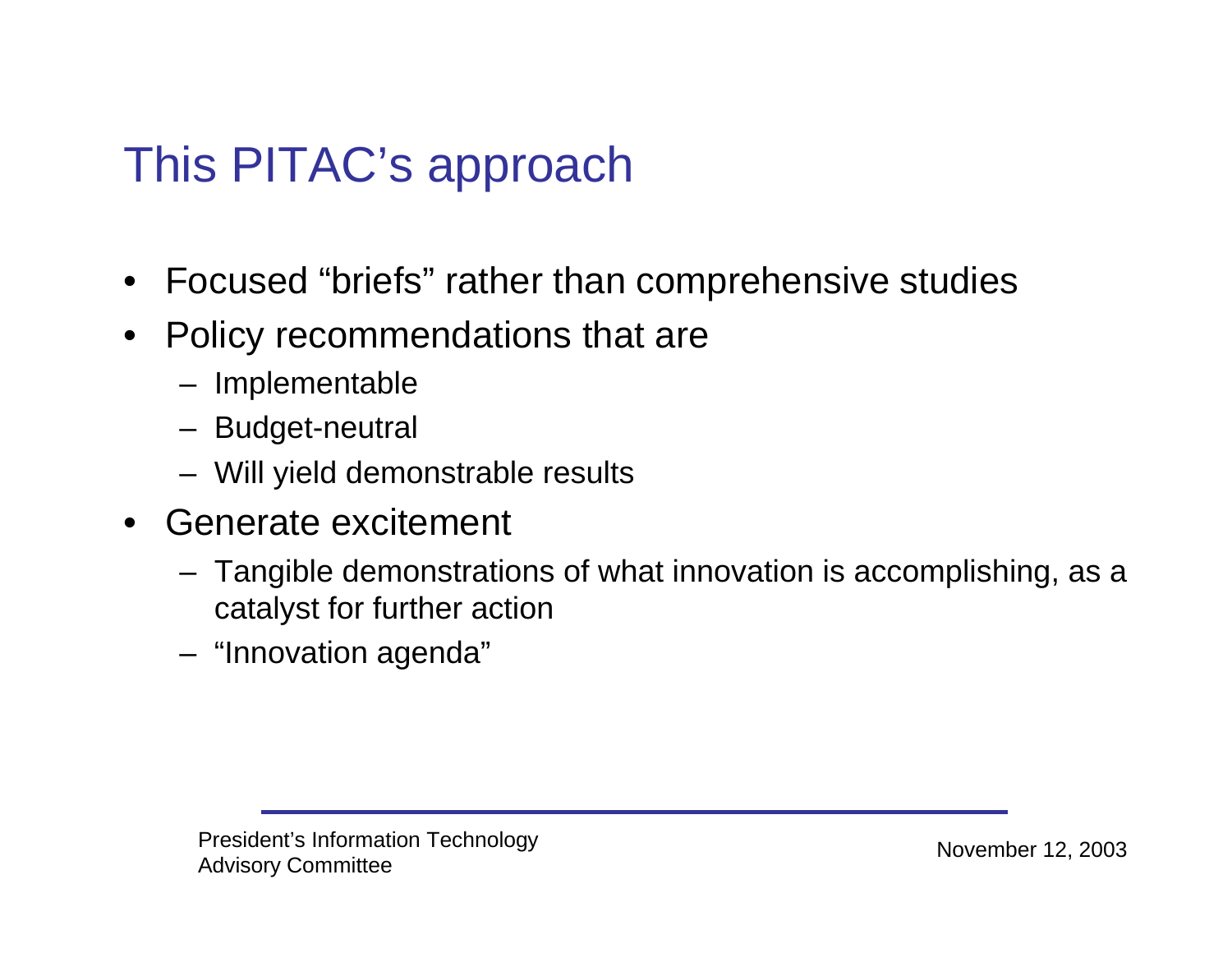#### Selection criteria for topic areas

- •Widely recognized as being of critical national importance
- $\bullet$ Require a high level of IT innovation
- •Have been the subject of recent authoritative studies
- •Show potential for both short-term and long-term payoff
- •Have available funding that could be re-prioritized
- •Benefit from interest and expertise among PITAC members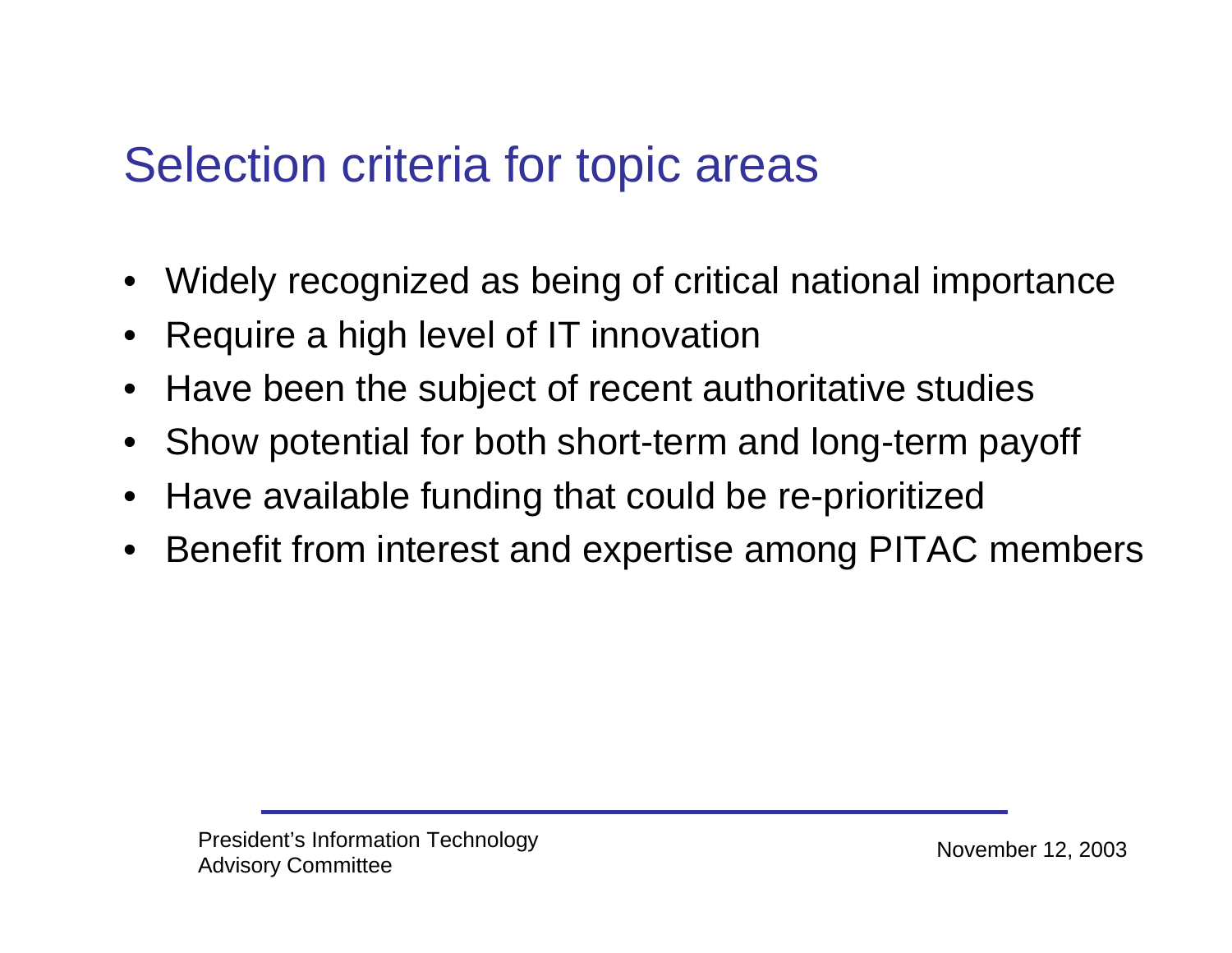# Examples of topic areas satisfying these criteria

- Homeland security
- •The American health care system and medical science
- •The American education system
- •The efficient operation of government
- •Advancing the sciences
- •The global environment
- •The compassion organizations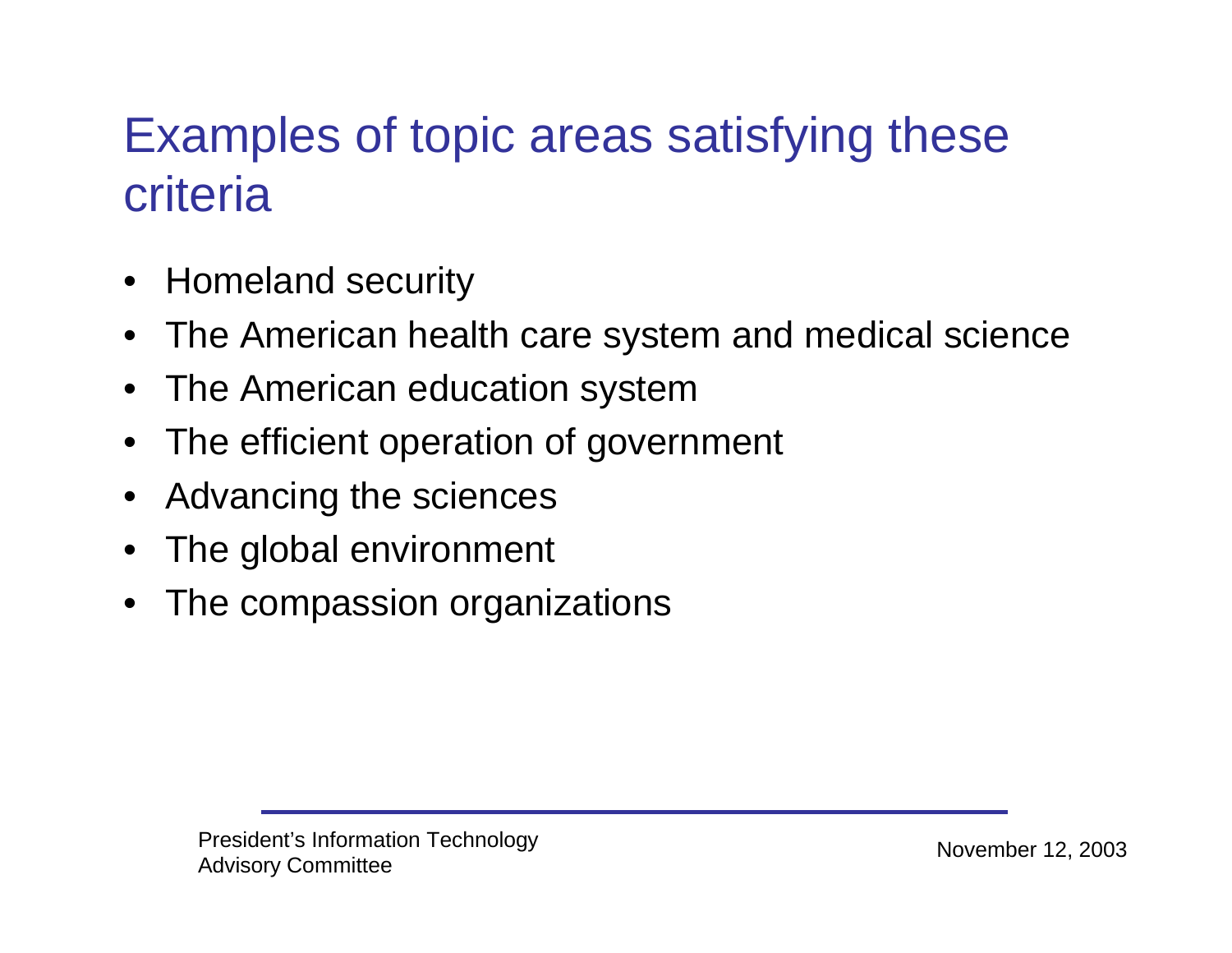### Approach within each topic area

- •Identify PITAC topic area leader(s)
- •Identify additional PITAC topic area participants
- • Quickly get the lay of the land
	- $-$  Identify broad issue areas, authoritative individuals, and foundational work
- Move forward progressively, in manageable pieces
	- Tackle worthwhile subtopics, rather than taking an extended period to produce something comprehensive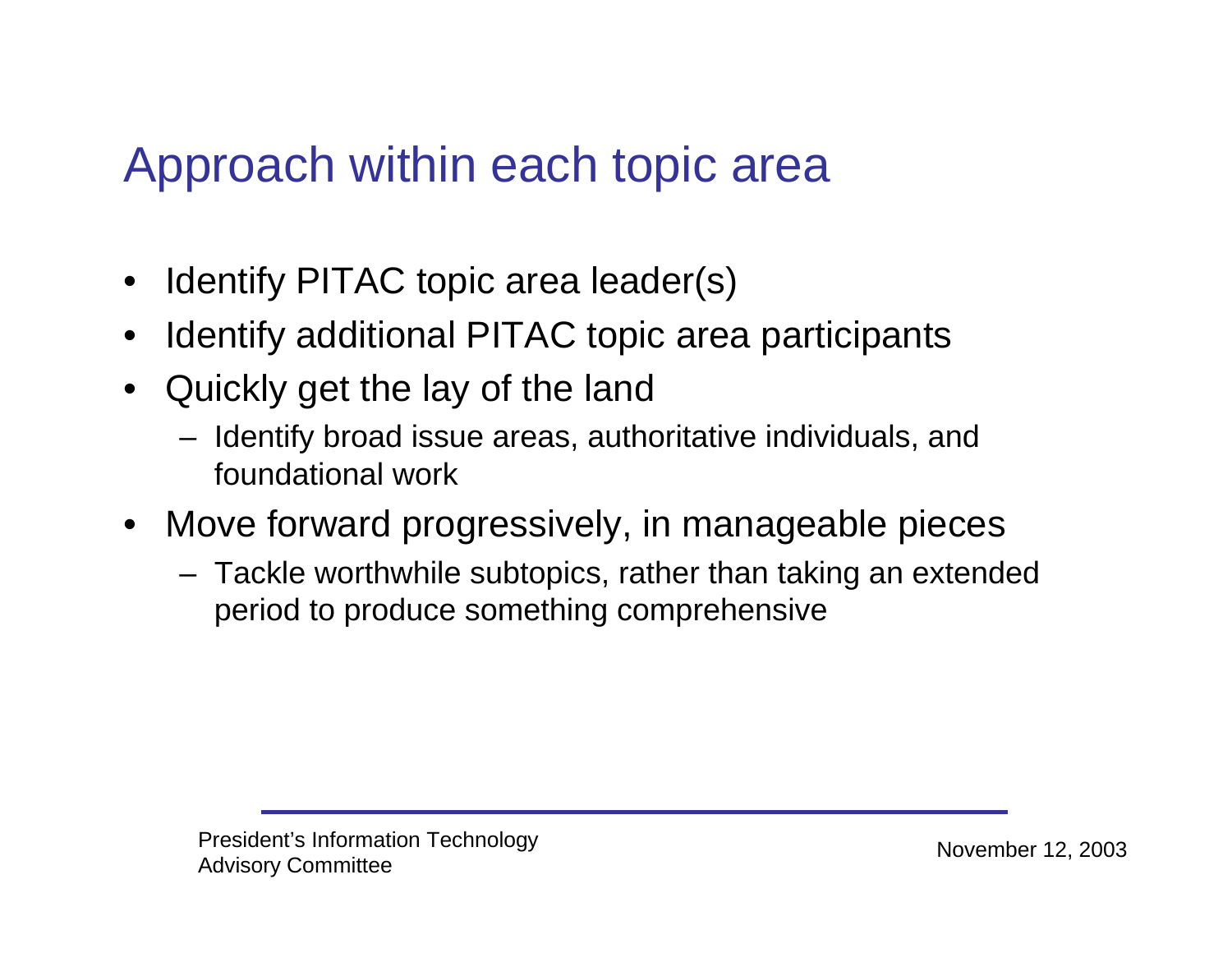- $\bullet$  Bring forward both short-term and long-term recommendations
	- Our fundamental task is to provide advice about the Federal NITRD Program
	- We must also illuminate some short-term actions
- Highlight existing entrepreneurial efforts, in order to excite people and illustrate what's possible
	- These efforts could be in companies, in universities, or in government labs or agencies
	- Goal is to show what's happening today as a result of recent innovation, and thus to foreshadow what could be accomplished by
		- •Driving further adoption of these innovations
		- Stimulating further innovation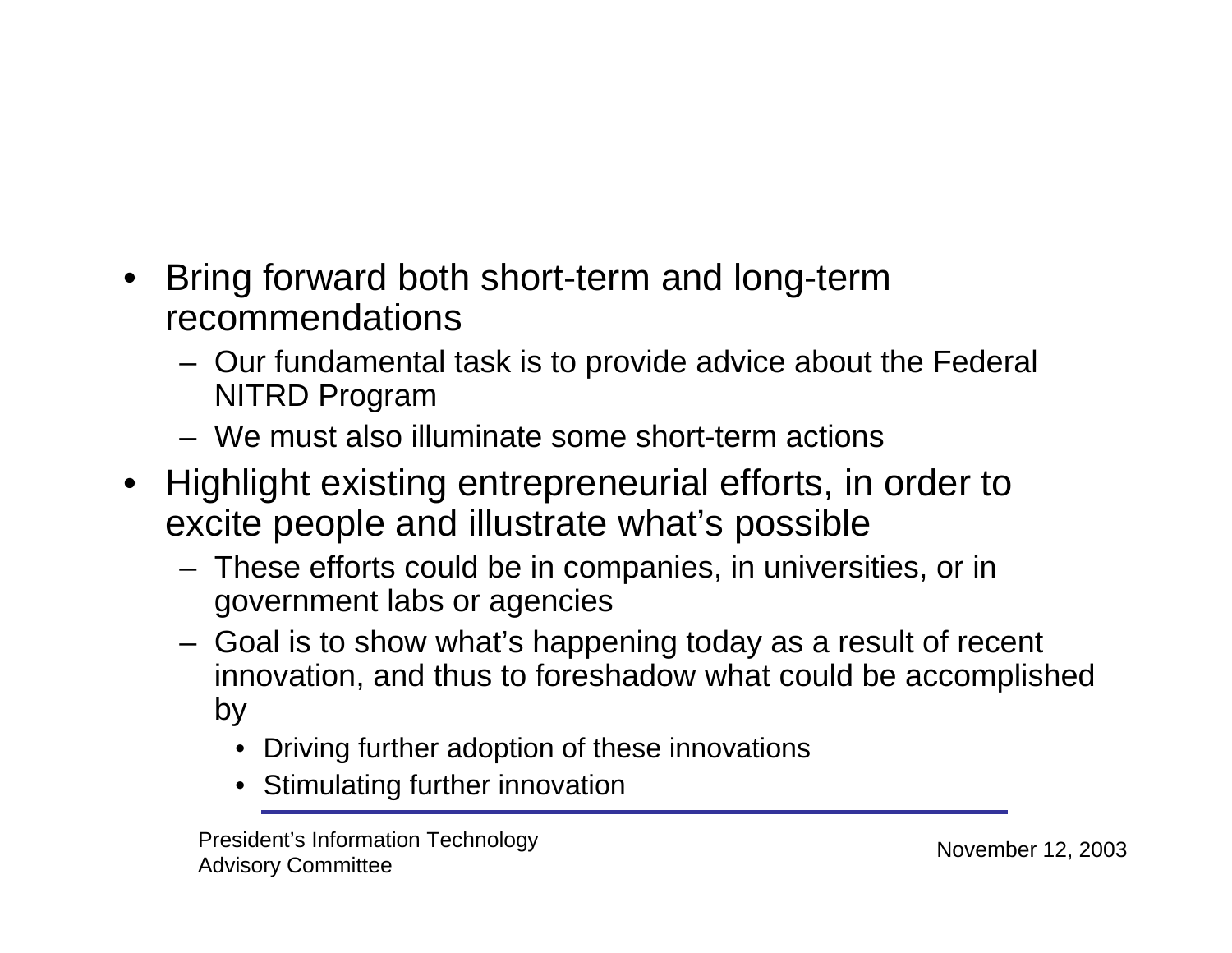• Topic area leader(s) set the agenda, working closely with PITAC co-chairs



Marc R. BenioffChairman and CEOSalesforce.com



Edward D. Lazowska, Ph.D. Bill & Melinda Gates Chair in Computer Science University of Washington

•Focus primarily on one topic area at each public meeting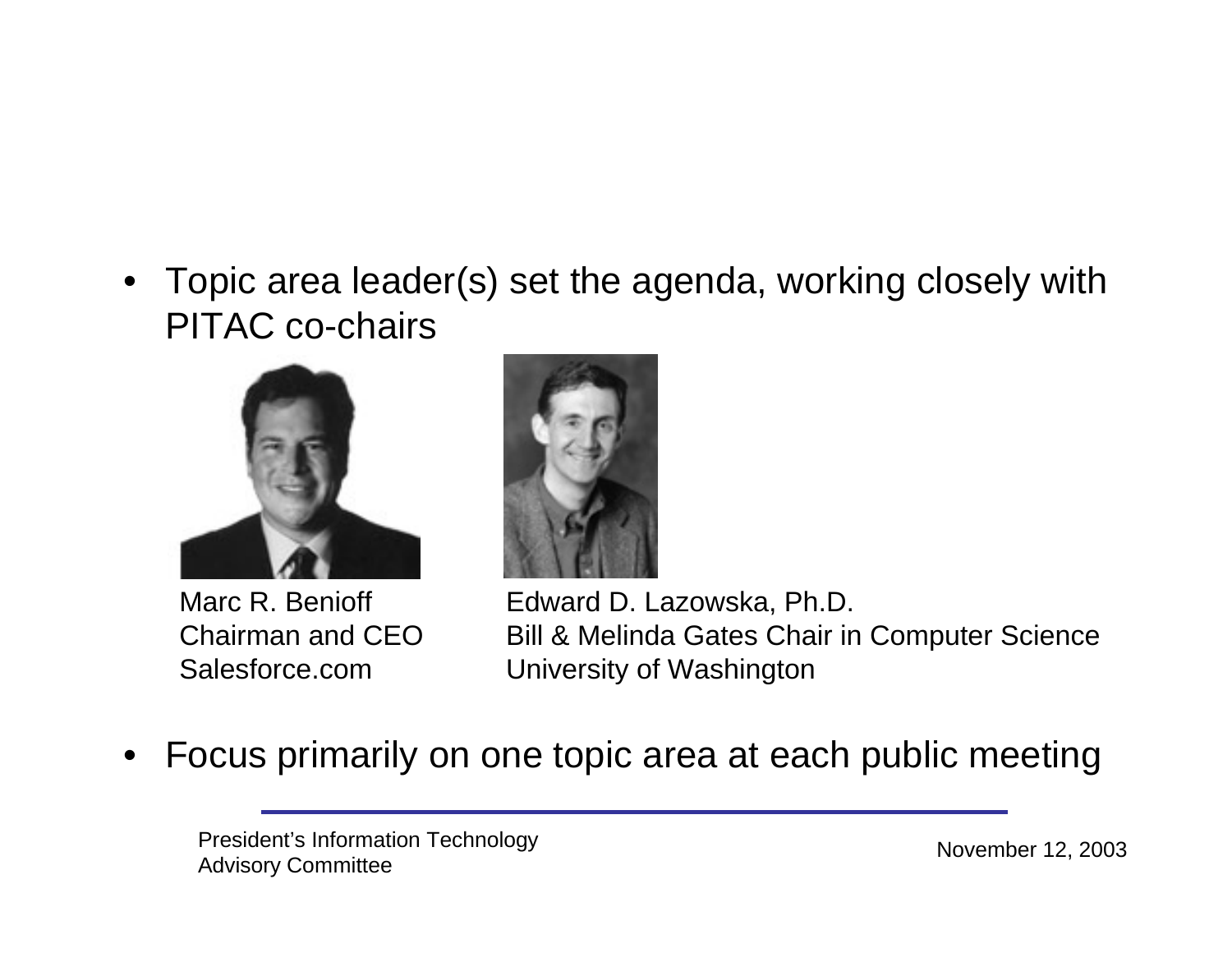## Topic areas initiated thus far

- Homeland security
	- Topic area leader:



F. Thompson Leighton Chief Scientist, Akamai Technologies Professor of Applied Mathematics, Massachusetts Institute of Technology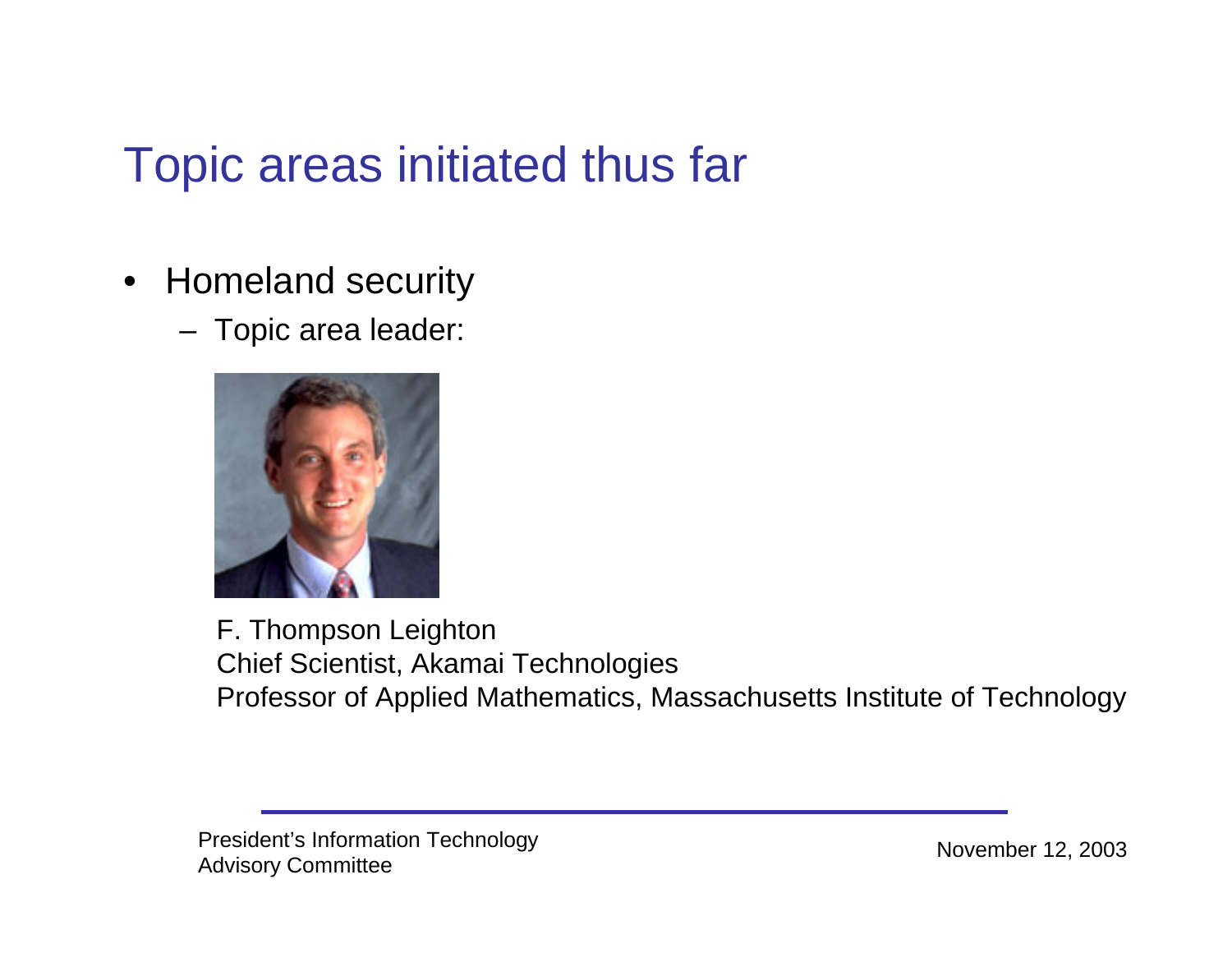- • Advancing the sciences
	- Topic area leaders:



Harold Mortazavian, Ph.D. President and CEOAdvanced Scientific Research, Inc.



Daniel A. Reed, Ph.D. Director and Gutgsell Professor National Computational Science Alliance University of Illinois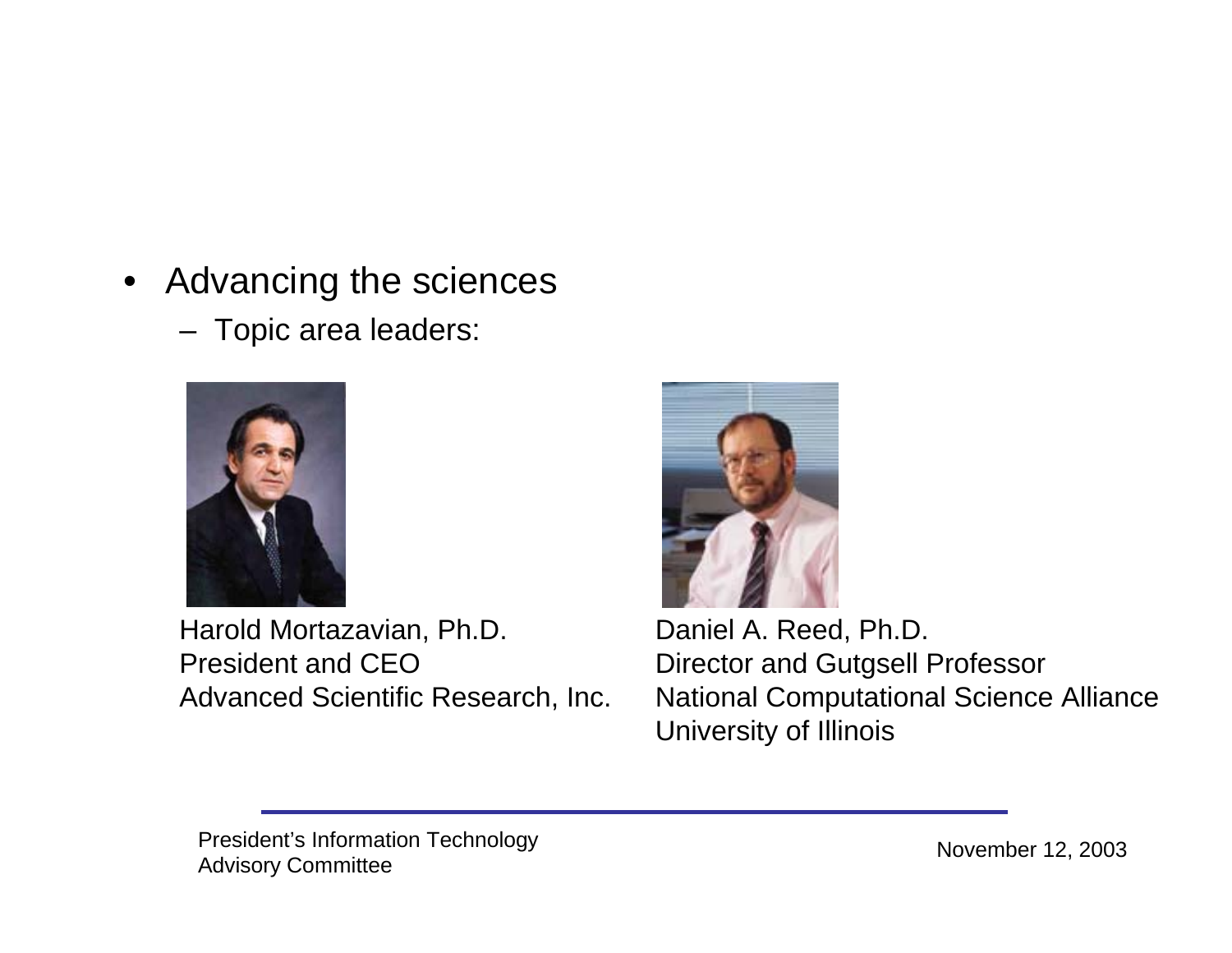• The American health care system and medical science





Jonathan C. Javitt, M.D. Vice ChairmanHealth Directions LLC



Peter M. Neupert Chairmandrugstore.com



David H. Staelin, Ph.D. Professor of EEMIT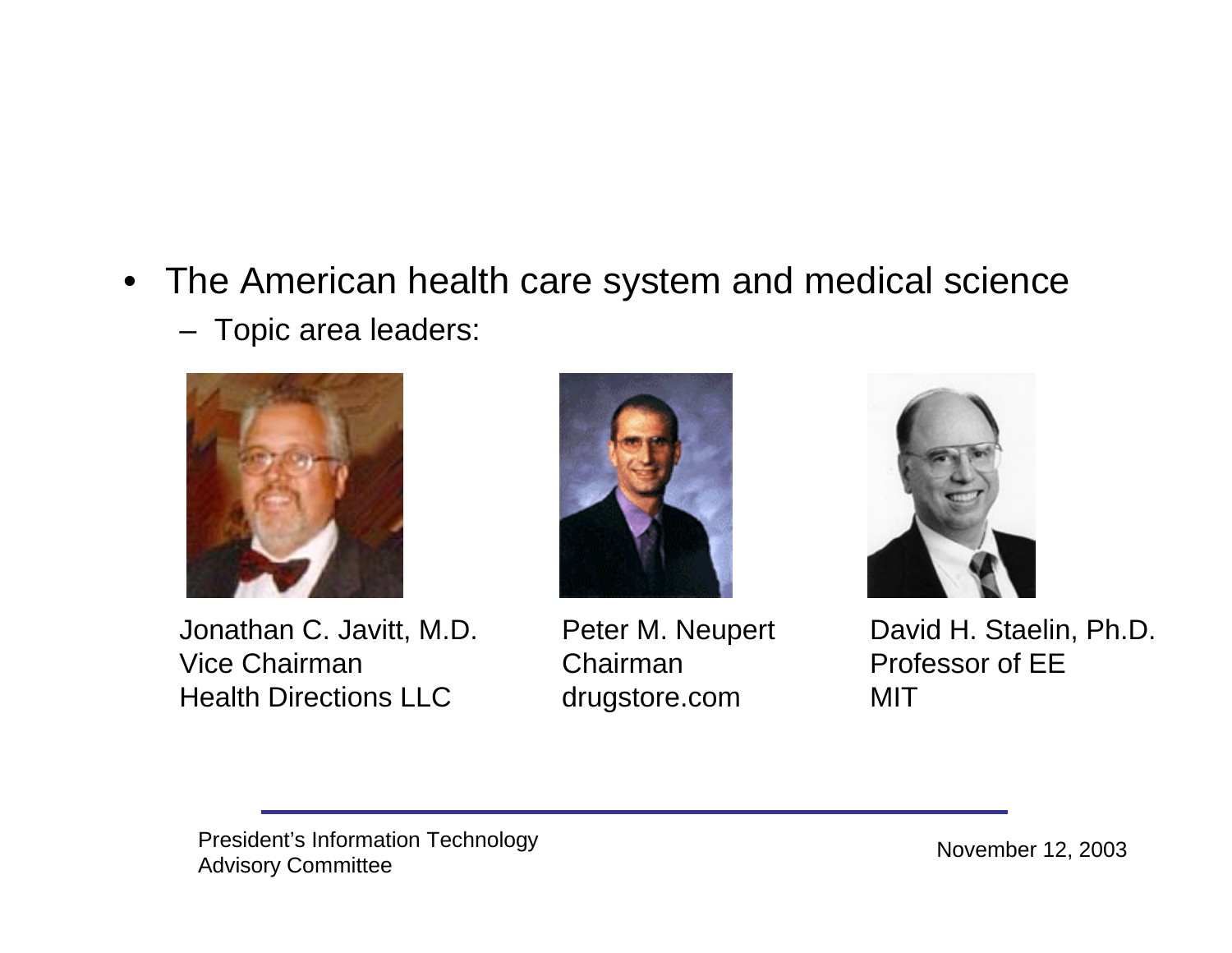#### Indicators of success

- Increased appreciation of the value of innovation (especially innovation in information technology) – it becomes a larger component of the national debate
- Diverse federal agencies make appropriate investments in IT R&D
- These agencies also make increasing use of the results of IT innovations
- Federal policies are increasingly oriented towards advancing innovation and entrepreneurship